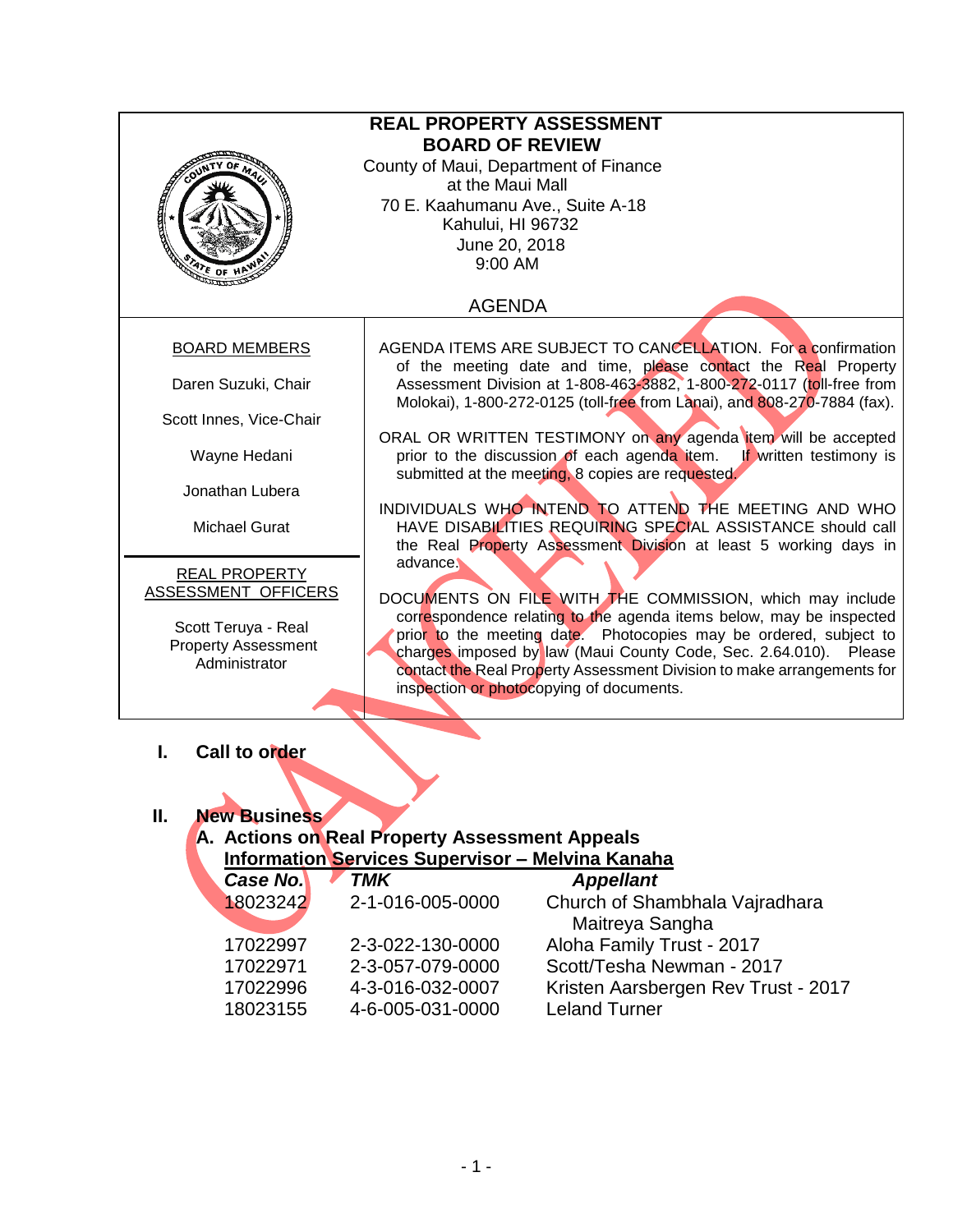## **Real Property Appraiser – Cy Fukagawa**

| <b>Case No.</b> | TMK              | <b>Appellant</b> |  |
|-----------------|------------------|------------------|--|
| 18023369        | 2-4-038-026-0000 | Edna Annand      |  |

## **Real Property Appraiser – LeeAnn Leynes**

| Case No. | <b>TMK</b>       | <b>Appellant</b>                 |
|----------|------------------|----------------------------------|
| 18023698 | 4-3-003-108-0010 | <b>Whitedove Trust</b>           |
| 18023290 | 4-3-010-002-0066 | George/Sheila Tichy              |
| 18023121 | 4-3-010-002-0103 | <b>Riem Rentals LLC</b>          |
| 18023272 | 4-3-010-002-0118 | <b>Fractional Ownership Inc.</b> |
| 18023270 | 4-3-010-002-0130 | Fractional Ownership Inc         |
| 18023193 | 4-3-010-002-0124 | <b>Robert Allen</b>              |
| 18023661 | 4-3-010-002-0136 | <b>Gregory Finch</b>             |
|          |                  |                                  |

# **Real Property Appraiser – Arielle Obrero**

| <b>Case No.</b> | TMK              | <b>Appellant</b>                     |
|-----------------|------------------|--------------------------------------|
| 18023731        | 1-1-008-011-0000 | <b>East Maui Irrigation</b>          |
| 18023732        | 1-1-008-011-0000 | <b>East Maui Irrigation (market)</b> |
| 18023734        | 1-2-003-005-0000 | <b>East Maui Land Holdings LLC</b>   |
| 18023691        | 1-2-003-005-0000 | East Maui Land Holdings LLC (market) |
| 18023737        | 2-7-038-043-0000 | Alexander & Baldwin LLC              |
| 18023781        | 2-7-038-043-0000 | Alexander & Baldwin LLC (market)     |
| 18023830        | 2-7-038-044-0000 | <b>Alexander &amp; Baldwin LLC</b>   |
| 18023831        | 2-7-038-044-0000 | Alexander & Baldwin LLC (market)     |
| 18023832        | 2-7-038-045-0000 | Alexander & Baldwin LLC              |
| 18023834        | 2-7-038-045-0000 | Alexander & Baldwin (market)         |
| 18023782        | 2-9-013-015-0000 | East Maui Irrigation                 |
|                 |                  |                                      |

### **Real Property Appraiser – Dreu DeCastro**

| Case No. | <b>TMK</b>       | <b>Appellant</b>                 |
|----------|------------------|----------------------------------|
| 18023692 | 2-5-001-001-0000 | Alexander & Baldwin LLC (market) |
| 18023706 | 2-5-001-002-0000 | A&B-Hawaii Inc (market)          |
| 18023708 | 2-5-001-008-0000 | Alexander & Baldwin LLC (market) |
| 18023710 | 2-5-001-016-0000 | Alexander & Baldwin LLC (market) |
| 18023711 | 2-5-001-017-0000 | Alexander & Baldwin LLC (market) |
| 18023713 | 2-5-001-018-0000 | Alexander & Baldwin LLC (market) |
| 18023714 | 2-5-001-019-0000 | Alexander & Baldwin LLC (market) |
| 18023715 | 2-5-001-021-0000 | Alexander & Baldwin LLC (market) |
| 18023717 | 2-5-001-022-0000 | Alexander & Baldwin LLC (market) |
| 18023718 | 2-5-001-023-0000 | Alexander & Baldwin LLC (market) |
| 18023719 | 2-5-002-001-0000 | Alexander & Baldwin LLC (market) |
| 18023720 | 2-5-002-002-0000 | Alexander & Baldwin LLC (market) |
| 18023721 | 2-5-002-004-0000 | Alexander & Baldwin LLC (market) |
| 18023722 | 2-5-002-005-0000 | A&B-Hawaii Inc (market)          |
| 18023724 | 2-5-002-010-0000 | A&B-Hawaii Inc (market)          |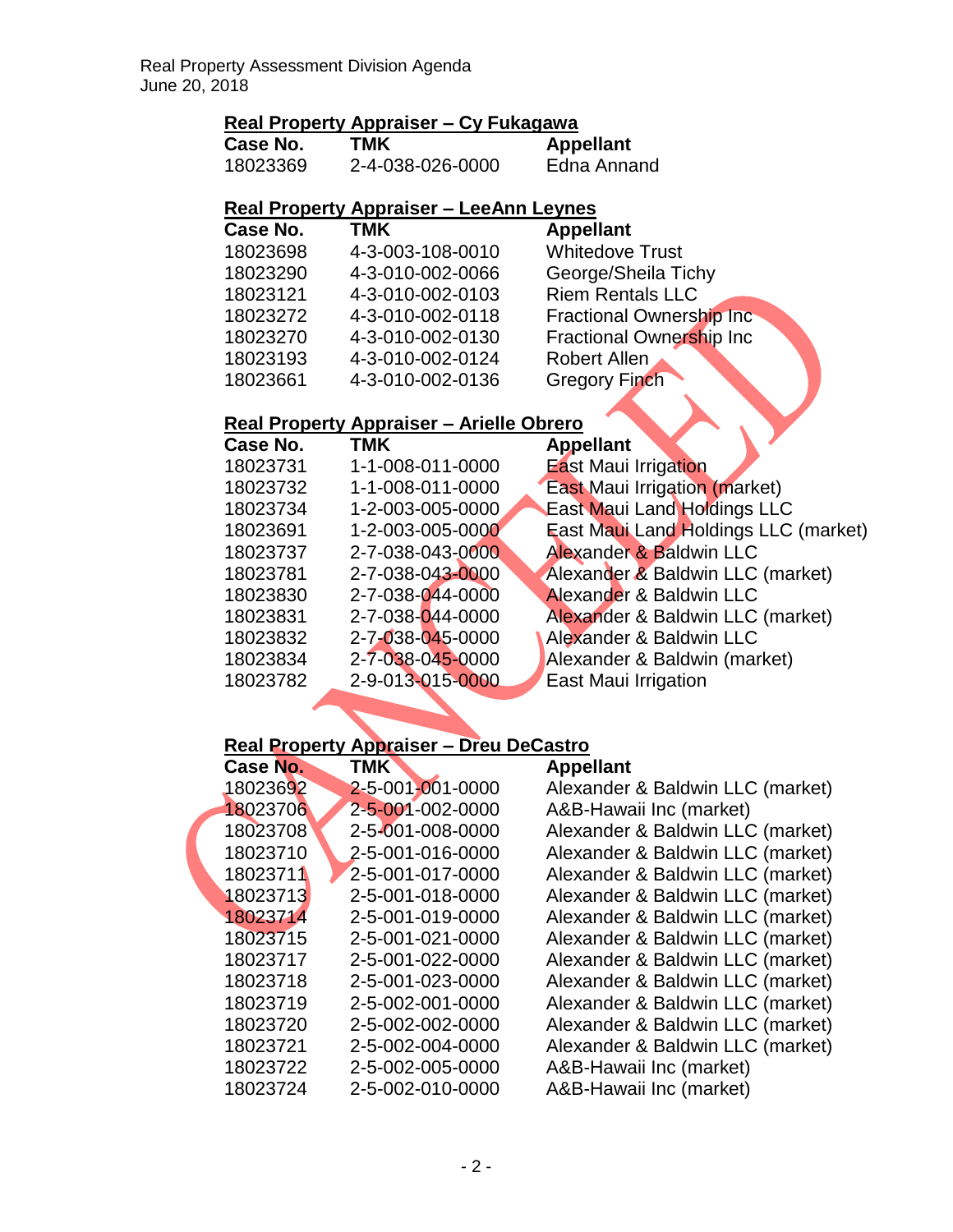| Case No.        | <b>TMK</b>                                      | <b>Appellant</b>                   |
|-----------------|-------------------------------------------------|------------------------------------|
| 18023743        | 2-5-003-001-0000                                | A&B-Hawaii Inc (market)            |
| 18023744        | 2-5-003-009-0000                                | A&B-Hawaii Inc (market)            |
| 18023745        | 2-5-003-010-0000                                | A&B-Hawaii Inc (market)            |
| 18023746        | 2-5-003-021-0000                                | A&B-Hawaii Inc (market)            |
| 18023747        | 2-5-003-022-0000                                | A&B-Hawaii Inc (market)            |
| 18023748        | 2-5-003-023-0000                                | A&B-Hawaii Inc (market)            |
| 18023749        | 2-5-003-024-0000                                | A&B-Hawaii Inc (market)            |
| 18023750        | 2-5-003-025-0000                                | A&B-Hawaii Inc (market)            |
| 18023751        | 2-5-003-026-0000                                | A&B-Hawaii Inc (market)            |
| 18023752        | 2-5-003-027-0000                                | A&B-Hawaii Inc (market)            |
| 18023753        | 2-5-003-029-0000                                | A&B-Hawaii Inc (market)            |
| 18023736        | 2-5-003-029-0000                                | A&B-Hawaii Inc                     |
| 18023755        | 2-5-003-031-0000                                | A&B-Hawaii Inc (market)            |
| 18023756        | 2-5-003-032-0000                                | A&B-Hawaii Inc (market)            |
| 18023757        | 2-5-003-033-0000                                | <b>A&amp;B-Hawaii Inc (market)</b> |
| 18023758        | 2-5-003-034-0000                                | A&B-Hawaii Inc (market)            |
| 18023759        | 2-5-003-035-0000                                | A&B-Hawaii Inc (market)            |
| 18023760        | 2-5-003-036-0000                                | A&B-Hawaii Inc (market)            |
| 18023761        | 2-5-003-037-0000                                | <b>A&amp;B-Hawaii Inc (market)</b> |
| 18023762        | 2-5-003-038-0004                                | Alexander & Baldwin LLC (market)   |
| 18023764        | 2-5-004-036-0000                                | A&B-Hawaii Inc (market)            |
| 18023765        | 2-5-004-037-0000                                | A&B-Hawaii Inc (market)            |
| 18023771        | 2-5-004-038-0000                                | A&B-Hawaii Inc (market)            |
| 18023772        | 2-5-004-039-0000                                | A&B-Hawaii Inc (market)            |
| 18023773        | 2-5-005-007-0000                                | A&B-Hawaii Inc (market)            |
| 18023774        | 2-5-005-019-0000                                | Alexander & Baldwin LLC (market)   |
| 18023775        | 2-5-005-020-0000                                | A&B-Hawaii Inc (market)            |
| 18023767        | 2-5-005-020-0000                                | A&B-Hawaii Inc (market)            |
| 18023766        | 2-5-005-020-0000                                | A&B-Hawaii Inc                     |
| 18023779        | 2-5-005-021-0000                                | Alexander & Baldwin LLC (market)   |
| 18023780        | 2-5-005-053-0000                                | A&B-Hawaii Inc (market)            |
| 18023769        | 2-5-005-054-0000                                | Alexander & Baldwin LLC (market)   |
| 18023768        | 2-5-005-054-0000                                | Alexander & Baldwin LLC            |
|                 |                                                 |                                    |
|                 | <b>Real Property Appraiser - James Kurokawa</b> |                                    |
| <b>Case No.</b> | <b>TMK</b>                                      | <b>Appellant</b>                   |
| 18023163        | 3-8-005-020-0000                                | <b>PMG Holdings Inc</b>            |
| 18023815        | 3-8-005-017-0000                                | Alexander & Baldwin LLC (market)   |
|                 |                                                 |                                    |
| 18023783        | 3-8-001-002-0001                                | Alexander & Baldwin LLC (market)   |
| 18023784        | 3-8-001-005-0000                                | A&B-Hawaii Inc (market)            |
| 18023786        | 3-8-001-009-0000                                | A&B-Hawaii Inc (market)            |
| 18023787        | 3-8-001-011-0000                                | A&B-Hawaii Inc (market)            |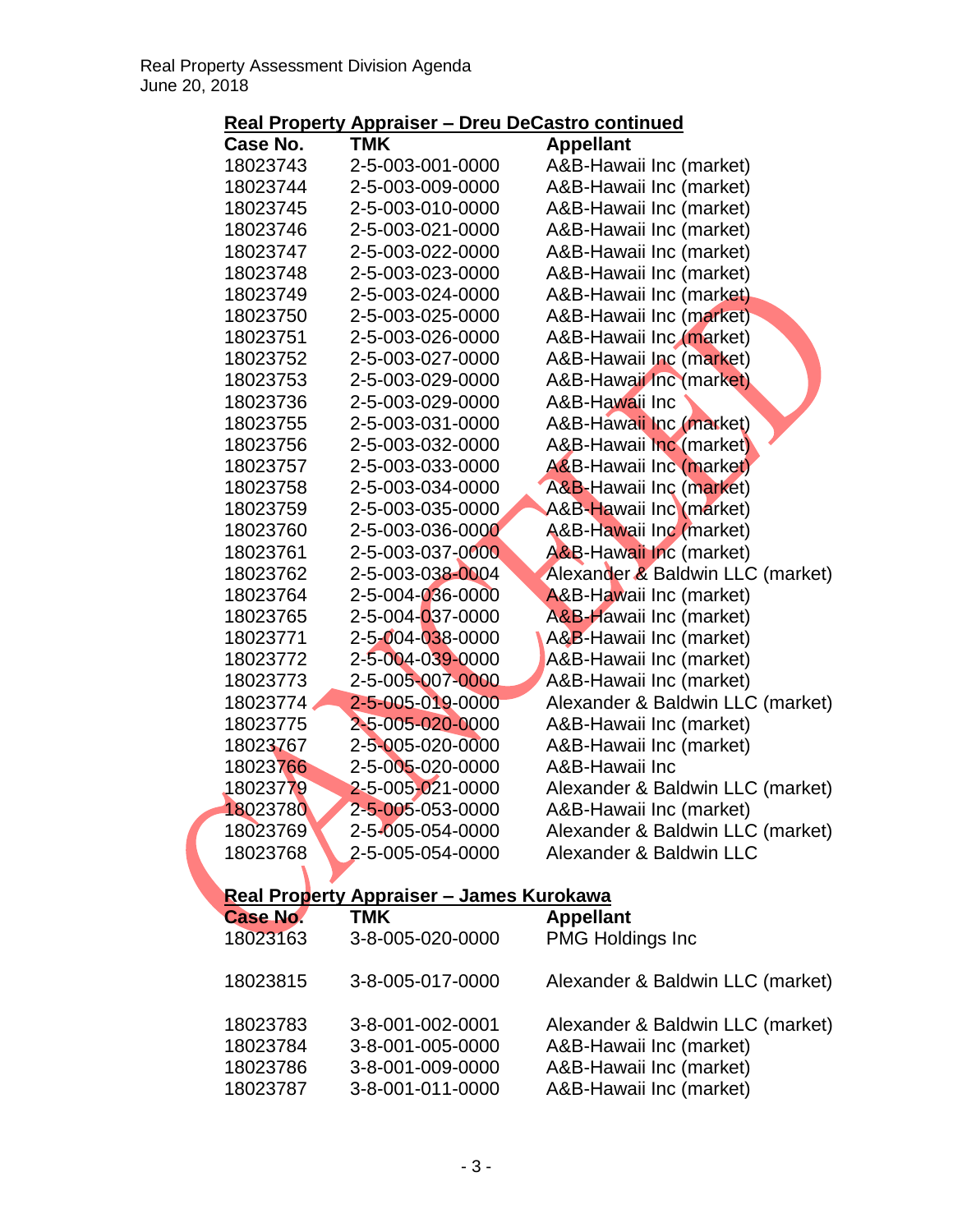| <u>nuan rupung Appraisur</u> |                                                 | <u>vanivə isai unawa uvminiyya</u>     |
|------------------------------|-------------------------------------------------|----------------------------------------|
| Case No.                     | <b>TMK</b>                                      | <b>Appellant</b>                       |
| 18023788                     | 3-8-001-012-0000                                | A&B-Hawaii Inc (market)                |
| 18023790                     | 3-8-001-014-0000                                | A&B-Hawaii Inc (market)                |
| 18023791                     | 3-8-001-015-0000                                | A&B-Hawaii Inc (market)                |
| 18023793                     | 3-8-001-023-0000                                | A&B-Hawaii Inc (market)                |
| 18023795                     | 3-8-001-135-0000                                | A&B-Hawaii Inc (market)                |
| 18023798                     | 3-8-003-001-0000                                | A&B-Hawaii Inc (market)                |
| 18023800                     | 3-8-003-002-0000                                | A&B-Hawaii Inc (market)                |
| 18023801                     | 3-8-003-003-0000                                | A&B-Hawaii Inc (market)                |
| 18023802                     | 3-8-003-005-0000                                | A&B-Hawaii Inc (market)                |
| 18023807                     | 3-8-003-007-0000                                | A&B-Hawaii Inc (market)                |
| 18023808                     | 3-8-004-002-0000                                | Alexander & Baldwin LLC (market)       |
| 18023809                     | 3-8-004-022-0000                                | Alexander & Baldwin LLC (market)       |
| 18023810                     | 3-8-004-032-0000                                | Alexander & Baldwin LLC (market)       |
| 18023811                     | 3-8-004-033-0000                                | Alexander & Baldwin LLC (market)       |
| 18023812                     | 3-8-004-034-0000                                | Alexander & Baldwin LLC (market)       |
| 18023813                     | 3-8-005-002-0000                                | Alexander & Baldwin LLC (market)       |
| 18023814                     | 3-8-005-003-0000                                | Alexander & Baldwin LLC (market)       |
| 18023816                     | 3-8-005-028-0000                                | <b>A&amp;B Properties Inc (market)</b> |
| 18023817                     | 3-8-005-030-0000                                | <b>A&amp;B Properties Inc (market)</b> |
| 18023818                     | 3-8-005-037-0000                                | Alexander & Baldwin LLC (market)       |
| 18023820                     | 3-8-006-003-0000                                | Alexander & Baldwin LLC (market)       |
| 18023821                     | 3-8-006-015-0000                                | A&B-Hawaii Inc (market)                |
| 18023823                     | 3-8-006-085-0000                                | Alexander & Baldwin LLC (market)       |
| 18023826                     | 3-8-008-005-0000                                | A&B-Hawaii Inc (market)                |
| 18023827                     | 3-8-008-006-0000                                | A&B-Hawaii Inc (market)                |
| 18023828                     | 3-8-008-007-0000                                | Alexander & Baldwin LLC (market)       |
| 18023829                     | 3-8-008-030-0000                                | A&B-Hawaii Inc (market)                |
|                              |                                                 |                                        |
| 18023785                     | 3-8-001-007-0000                                | Alexander & Baldwin LLC (market)       |
| 18023738                     | 3-8-001-007-0000                                | Alexander & Baldwin LLC                |
| 18023819                     | 3-8-005-040-0000                                | Alexander & Baldwin LLC (market)       |
| 18023741                     | 3-8-005-040-0000                                | Alexander & Baldwin LLC                |
| 18023822                     | 3-8-006-069-0000                                | Alexander & Baldwin LLC (market)       |
| 18023742                     | 3-8-006-069-0000                                | Alexander & Baldwin LLC                |
| 18023824                     | 3-8-007-178-0000                                | Alexander & Baldwin LLC (market)       |
| 18023825                     | 3-8-007-179-0000                                | Alexander & Baldwin LLC                |
|                              | <b>Real Property Appraiser - Kari Stockwell</b> |                                        |
| Case No.                     | <b>TMK</b>                                      | <b>Appellant</b>                       |
| 18023285                     | 4-2-001-024-0043                                | Mark Hug                               |
| 18023648                     | 4-2-001-024-0049                                | Michael S Kaye Trust                   |

4-2-001-024-0052 Cassidy Family 1990 Trust

4-2-001-024-0055 Sierra Pomaikai LLC

4-2-001-024-0064 Kenneth R Boudreau